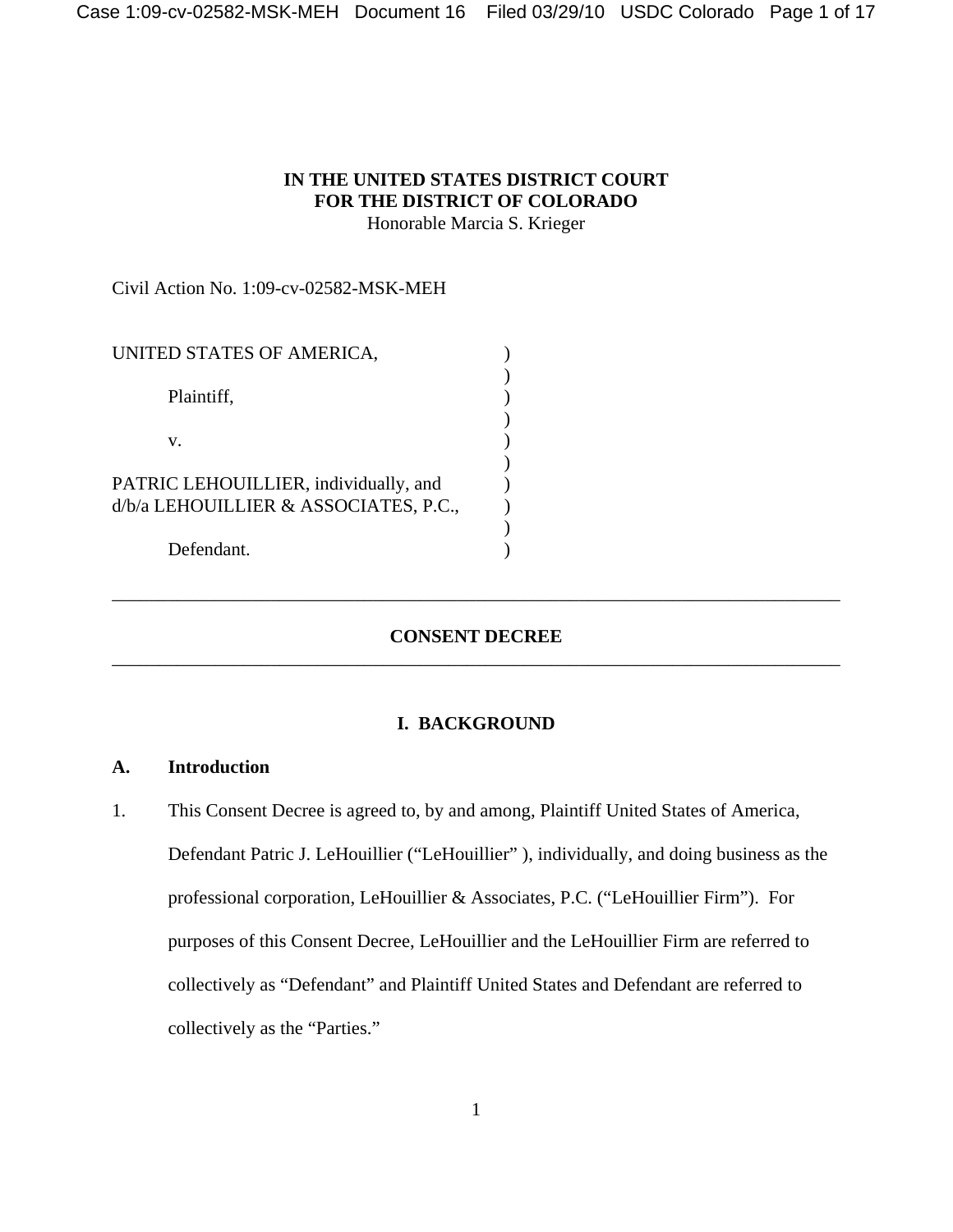- 2. This action was brought by the United States to enforce the provisions of title III of the Americans with Disabilities Act of 1990 (ADA), 42 U.S.C. §§ 12181 - 12189, and its implementing regulation, 28 C.F.R. pt. 36. The United States' Complaint in this action alleges that disability discrimination in violation of title III of the ADA occurred when Defendant denied veterinarian Joan Murnane, her husband Col. (Retired) Thomas Rendall, and their attorney access to Defendant's law office located at 90 S. Cascade Avenue, Colorado Springs, Colorado because Dr. Murnane uses a service animal in conjunction with her disability. The denial of access occurred when Dr. Murnane, Col. Rendall, and their attorney appeared at Defendant's law office for a deposition notwithstanding the fact that counsel for Dr. Murnane and Col. Rendall had advised Defendant one month before the incident that Dr. Murnane would be accompanied by her service animal, and had offered to hold the deposition two blocks from Defendant's law office, which offer Defendant had declined.
- 2a. Defendant denies any violation of the Americans with Disabilities Act.
- 3. LeHouillier is a practicing attorney who is the principal of, and practices law through, the LeHouillier Firm. The Parties agree that the law office operated by Defendant is a place of public accommodation covered by title III of the ADA. 28 C.F.R. § 36.104. The Parties also agree that, because Defendant operates that law office, Defendant is a public accommodation covered by title III of the ADA. 42 U.S.C. § 12181(7)(F); 28 C.F.R. § 36.104.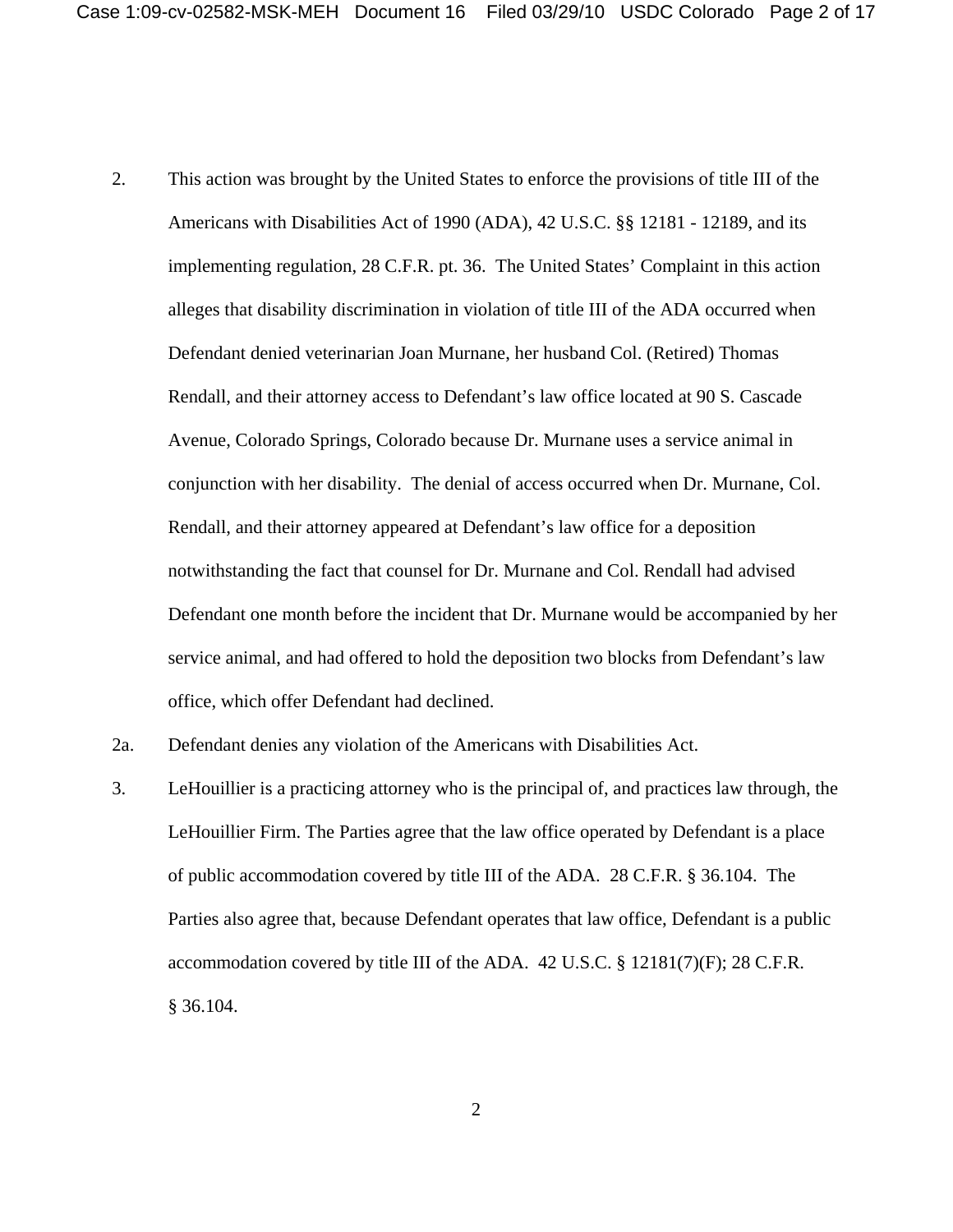## **B. Relevant Provisions of the Americans with Disabilities Act**

- 4. The ADA prohibits public accommodations, including those operating the professional offices of an attorney, from discriminating against an individual on the basis of disability in the full and equal enjoyment of the goods, services, facilities, privileges, advantages, and accommodations of a place of public accommodation. 42 U.S.C. § 12182(a); 28 C.F.R. § 36.201.
- 5. The ADA requires public accommodations to make reasonable modifications in policies, practices, and procedures to permit the use of service animals by persons with disabilities in places of public accommodation.  $42 \text{ U.S.C.}$  §  $12182(b)(2)(A)(ii)$ ; 28 C.F.R.  $§ 36.302(a), (c).$
- 6. The ADA also prohibits discrimination against an individual because of that individual's known relationship or association with an individual with a known disability. 42 U.S.C. § 12182(b)(1)(E); 28 C.F.R. § 36.205.

# **C. Consent of the Parties to Entry of this Order**

- 7. The Parties agree that the Court has jurisdiction of this action pursuant to 42 U.S.C. § 12188(b)(1)(B) and 28 U.S.C. §§ 1331 and 1345. The Parties further agree that the controversy should be resolved without further proceedings and without an evidentiary hearing.
- 8. As indicated by the signatures appearing below, the Parties agree to entry of this Consent Decree.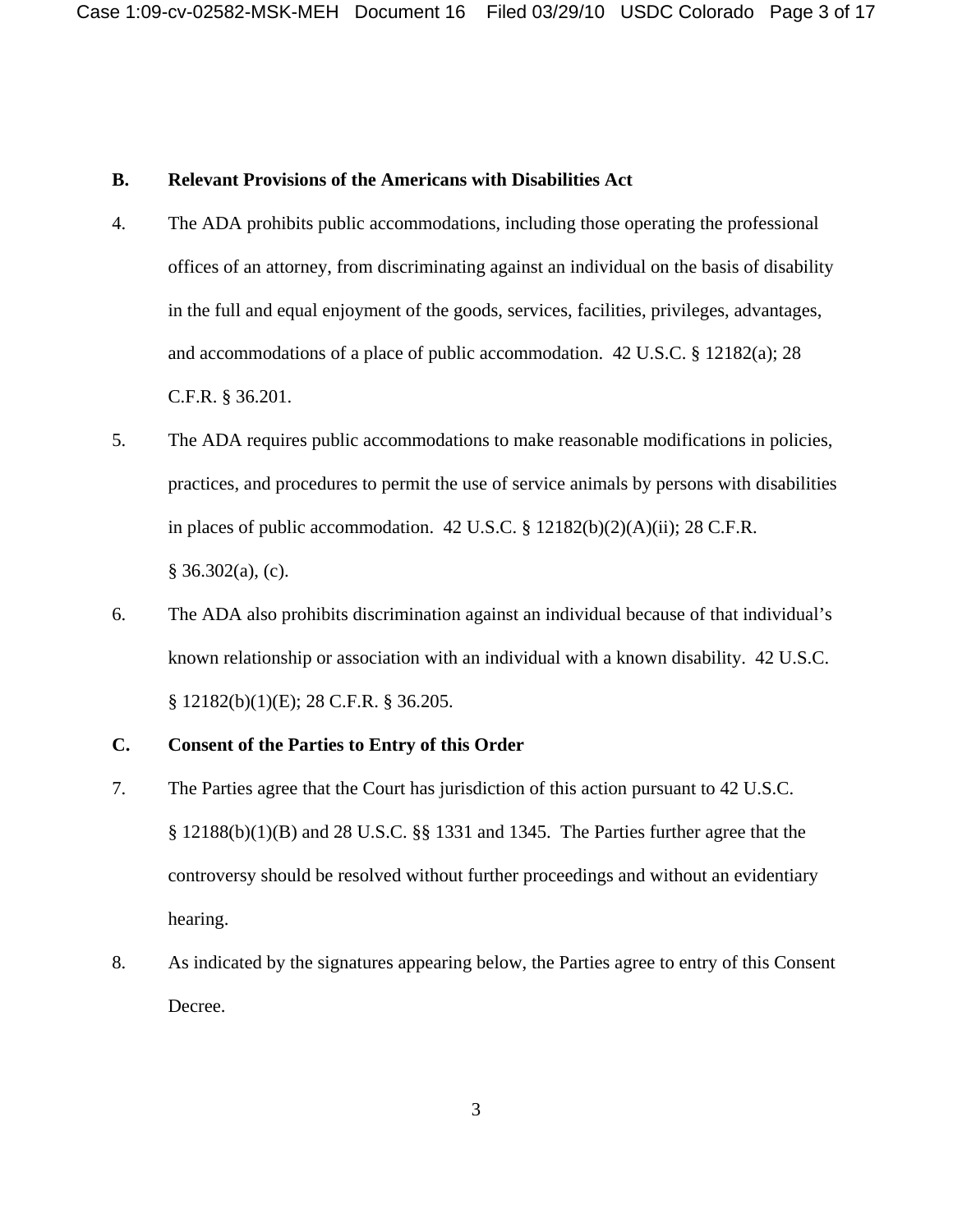## **It is hereby ADJUDGED, ORDERED and DECREED:**

### **GENERAL NONDISCRIMINATION OBLIGATIONS**

- 9. Defendant, and each of LeHouillier's and the LeHouillier Firm's officers, employees, agents, successors, and assigns, and all other persons in active concert or participation with them, are permanently enjoined from:
	- a. Discriminating on the basis of disability as prohibited by title III of the ADA, 42 U.S.C. §§ 12181 - 12189, and its implementing regulation, 28 C.F.R. pt. 36;
	- b. Discriminating against any individual because of that individual's known relationship to or association with an individual with a known disability, as set out in 42 U.S.C. § 12182(b)(1)(E) and 28 C.F.R. § 36.205;
	- c. Imposing or applying eligibility criteria that screen out or tend to screen out an individual on the basis of disability from fully and equally enjoying any goods, services, facilities, privileges, advantages, or accommodations, as provided by 42 U.S.C. § 12182(b)(2)(A)(i); 28 C.F.R. § 36.301(a);
	- d. Failing or refusing to make reasonable modifications in policies, practices, and procedures when necessary to avoid discrimination against persons with disabilities, including persons who use service animals, 42 U.S.C. § 12182(b)(2)(A)(ii) and 28 C.F.R. § 36.302(a), (c); and
	- e. Engaging in retaliation, coercion, interference, intimidation, or any other action prohibited by section 503 of the ADA, 42 U.S.C. § 12203 and 28 C.F.R. § 36.206.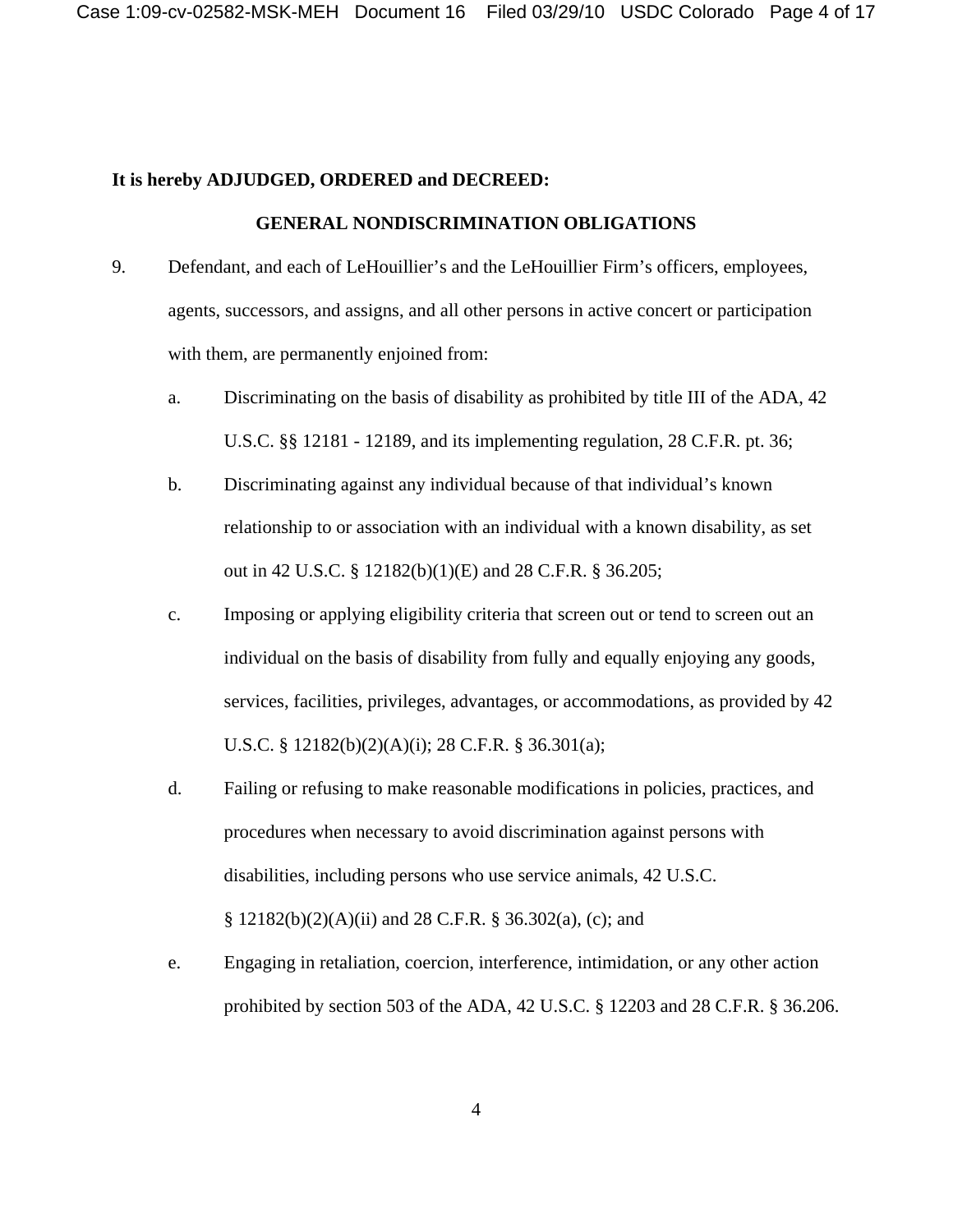## **REMEDIAL ACTIONS**

- 10. Within ten days after the date of entry of this Consent Decree and throughout its term, Defendants shall:
	- a. Adopt, implement, maintain, and enforce the policy attached to this Consent Decree as Attachment A (the "Service Animal Policy"), which is incorporated into this Consent Decree by reference;
	- b. Provide a copy of the Service Animal Policy to each of LeHouillier's and the LeHouillier Firm's employees and contractors who have duties that involve work in Defendant's law office, obtain a signed acknowledgment of receipt of the Service Animal Policy obtained from each such person, and maintain such signed acknowledgments of receipt in Defendant's records for the term of this Consent Decree;
	- c. Adopt and implement a policy of providing a copy of the Service Animal Policy to each of LeHouillier's and the LeHouillier Firm's newly hired/retained employees and contractors; obtaining a signed acknowledgment of receipt of the Service Animal Policy from each such employee and contractor within ten (10) days after the individual begins duties that involve work in Defendant's law office, and maintain such signed acknowledgments of receipt in Defendant's records for the term of this Consent Decree;
	- d. Post, maintain, and refresh, as necessary, a sign, printed in dark bold letters, in a font 26 points or larger in size, on a contrasting white background, stating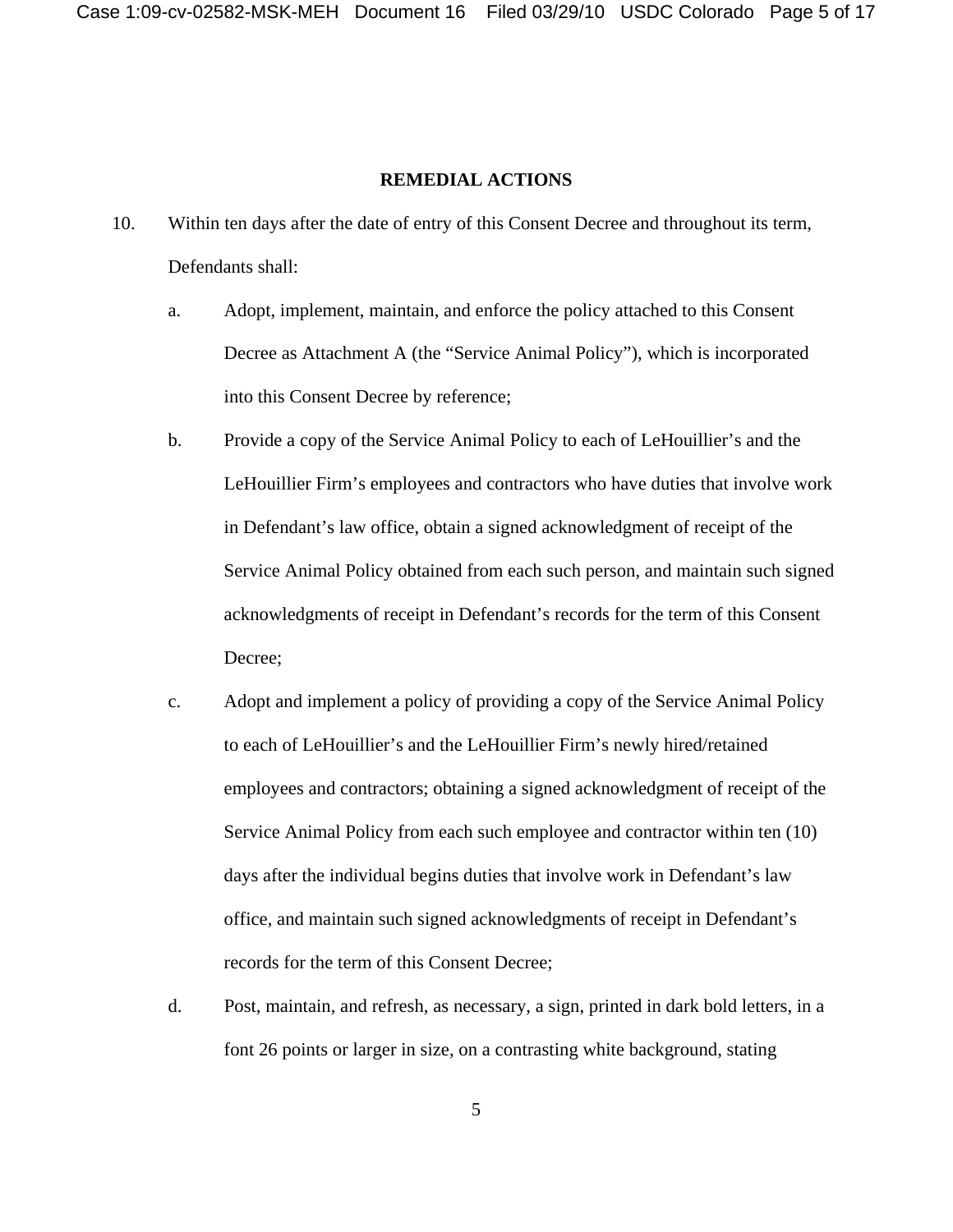"Service Animals Welcome" which shall be conspicuously located in an area of Defendant's law office where it can be easily seen and read by members of the public;

- e. Maintain in a conspicuous location in the reception area of Defendant's law office, in a place where it can be easily seen and read by members of the public, a copy of the Service Animal Policy, which shall be printed on white paper no smaller than  $8\frac{1}{2}$ " x 11", as attached hereto with 14 point text. This copy of the Service Animal Policy shall be refreshed as required so it remains easily readable by members of the public.
- 11. Within thirty (30) days after the date of entry of this Consent Decree, LeHouillier and the LeHouillier Firm's employees and contractors whose duties involve work in the Defendant's law office shall attend a two hour program of educational training regarding the Defendant's obligations under title III of the ADA and its implementing regulation, 28 C.F.R. pt. 36, including but not limited to the obligations to ensure effective communication with individuals with disabilities; to remove barriers to access when it is readily achievable to do so, to maintain accessible features; and to make reasonable modifications in policies, practices, and procedures as well as Defendant's obligations under this Consent Decree, including the Service Animal Policy. Such training will include a question and answer period. Furthermore, throughout the term of this Consent Decree, employees and contractors hired by LeHouillier and the LeHouillier Firm after the above-described initial training session will attend a two hour educational training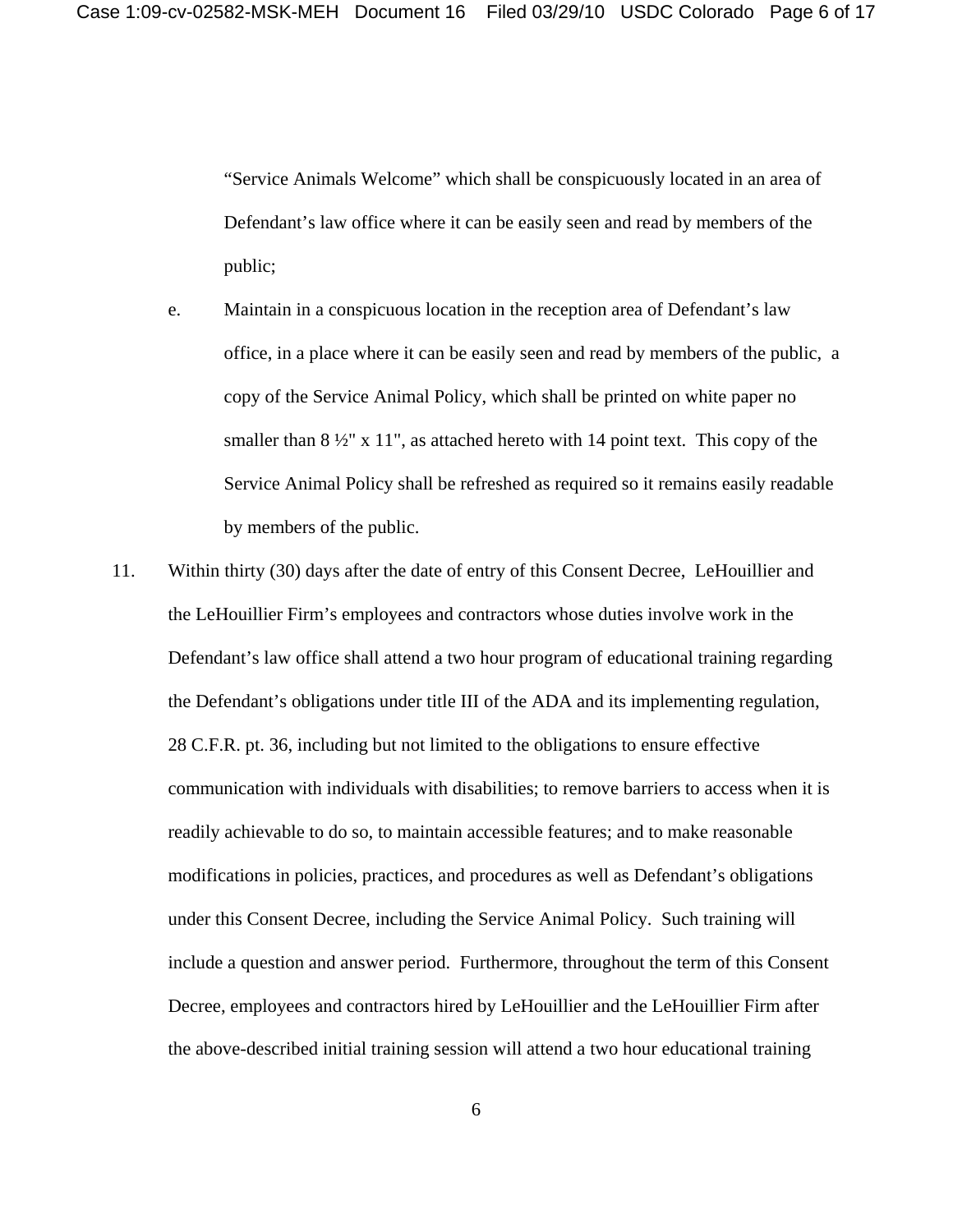program, with content and format as described above, within their first thirty (30) days of work for LeHouillier or the LeHouillier Firm. All training will be provided at Defendant's expense by an independent third party knowledgeable regarding the requirements of title III of the ADA and approved by the United States. The person who conducts each training session will provide a written certification stating the date on which training was provided and the name of each person who attended and completed each such training. Defendant will submit a copy of each such certification to the United States together with its report of actions relating to compliance with the Consent Order.

12. Defendant will immediately notify the United States of each allegation or complaint, whether oral or written, alleging that LeHouillier, the LeHouillier Firm, or any of his, its, or their agents or employees discriminated on the basis of disability against any individual(s) with a disability in violation of title III of the ADA or took any action in violation of section 503 of the ADA, 42 U.S.C. § 12203. Defendant will send each such notification to the United States by common carrier Federal Express, delivery prepaid, within fifteen (15) days of the date such allegation or complaint is made and shall include, at a minimum, the name, address, and other contact information of the individual(s) who made the allegation or complaint, a summary of the facts involved in the allegation or complaint, all documents within LeHouillier's and/or the LeHouillier Firm's possession, custody, or control relating to the allegation, complaint, or underlying conduct that is claimed to be discriminatory, and a description of any actions that Defendant has taken to address the allegation or complaint. Throughout the term of this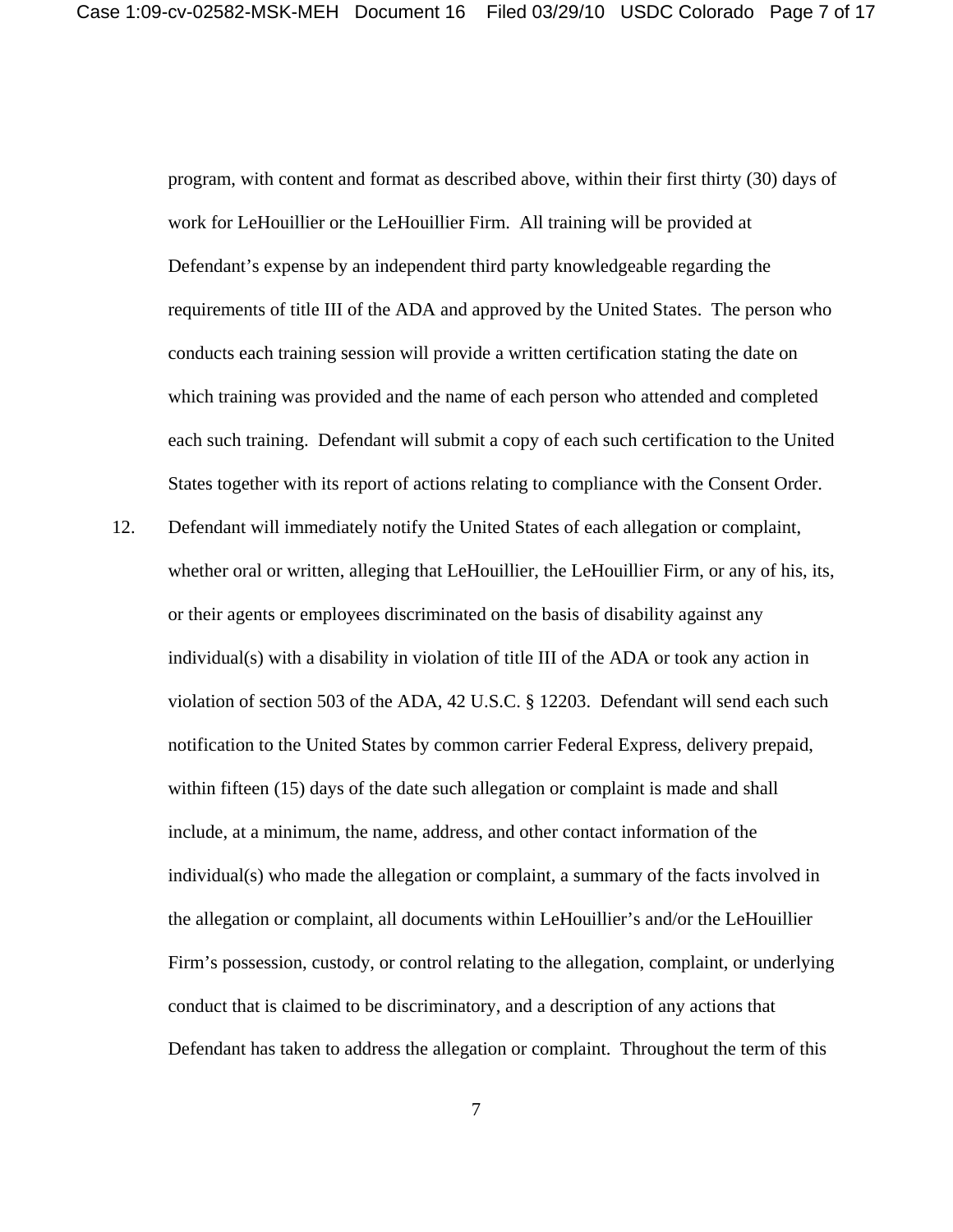Consent Decree, Defendant shall retain records of all such allegations and complaints, including documents relating in any way to the facts and contentions at issue in such allegations and complaints.

13. For the duration of this Consent Decree, in all future advertising in newspapers and telephone directories (excepting entries that contain only name and phone number) and on websites, pamphlets, brochures, and other promotional literature regarding LeHouillier or the LeHouillier Firm, Defendant shall place, in a conspicuous location, a statement that the LeHouillier Firm provides equal access to persons with disabilities as required by the Americans with Disabilities Act.

#### **RECORD KEEPING AND REPORTING**

- 14. For the term of this Consent Decree, Defendant is required to preserve all records related to this Consent Decree. Upon reasonable notice to Defendant, representatives of the United States shall be permitted to inspect and copy any records of Defendant or inspect any premises under Defendant's control bearing on compliance with this Consent Decree at any and all reasonable times, provided, however, that the United States shall endeavor to minimize any inconvenience to Defendant from such inspections.
- 15. Within sixty (60) days after the date of entry of this Consent Decree and, thereafter, on each yearly anniversary of the date of entry of this Consent Decree, Defendant will submit a written report to the United States describing all actions relating to compliance with this Consent Decree.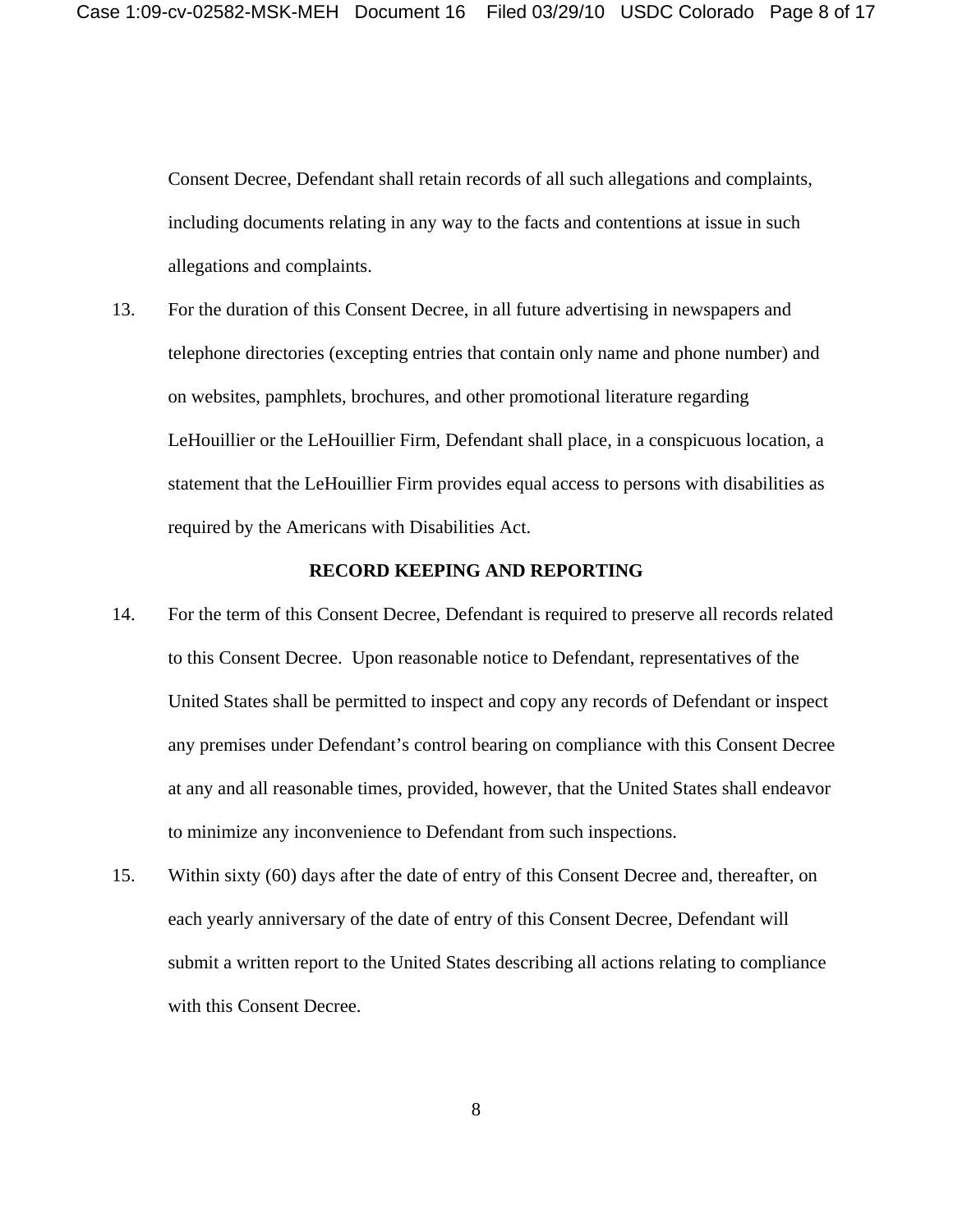#### **MONETARY RELIEF AND CIVIL PENALTY**

- 16. In accordance with Paragraph 18, Defendants shall pay a total of Thirty Thousand Dollars (\$30,000) in monetary damages to Joan Murnane and a total of Ten Thousand Dollars (\$10,000) in monetary damages to Col. Thomas Rendall. Such payments shall be made by sending certified checks made payable to the order of Joan Murnane and Thomas Rendall in the respective amounts specified herein to counsel for the United States by common carrier Federal Express, delivery prepaid. Before providing the checks to Dr. Murnane and Col. Rendall, the United States will obtain their signatures on a release substantially equivalent to the form attached hereto as Attachment B. The United States will send LeHouillier the release signed by Dr. Murnane and Col. Rendall within ten days after confirming successful negotiation of the final checks by Dr. Murnane and Col. Rendall.
- 17. In accordance with Paragraph 18, LeHouillier will issue the final four checks or money orders that total Ten Thousand Dollars (\$10,000.00) made payable to the order of the United States Treasury as a civil penalty pursuant to 42 U.S.C. § 12188(b)(2)(C) and 28 C.F.R. § 36.504(a)(3). LeHouillier will deliver the checks or money orders to counsel for the United States by common carrier Federal Express, delivery prepaid.
- 18. Defendants will make payments of twenty-five hundred (\$2,500.00) dollars per month for the twenty months commencing April 1, 2010. The United States will instruct Defendants concerning the manner in which these amounts are to be paid.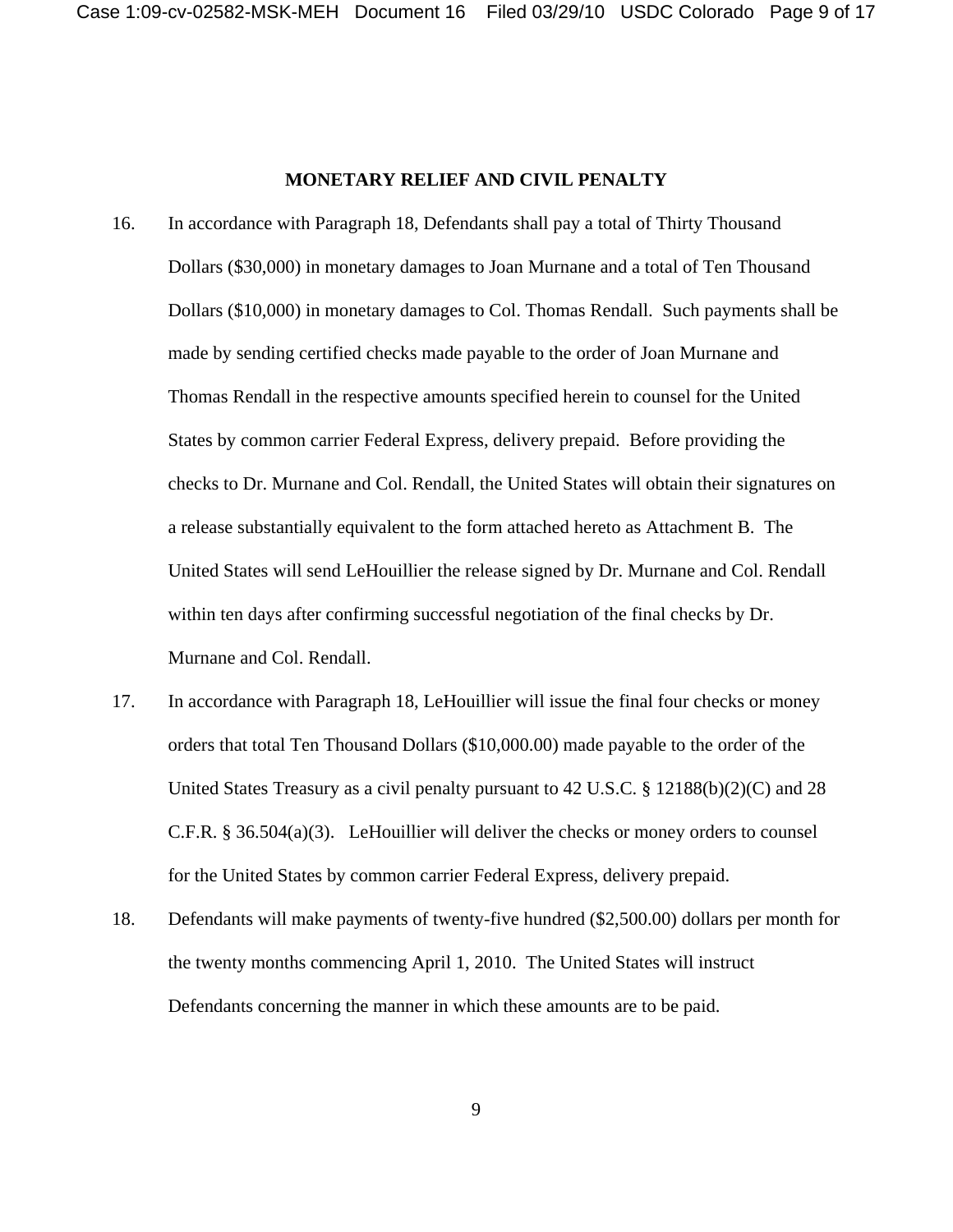#### **MISCELLANEOUS PROVISIONS**

- 19. Failure by the United States to enforce this entire Consent Decree or any of its provisions or deadlines shall not be construed as a waiver of the right of the United States to enforce other deadlines and provisions of this Consent Decree.
- 20. All materials sent to the United States pursuant to this Consent Decree shall be sent to the following address by common carrier Federal Express, prepaid delivery: Disability Rights Section, Attn: William Lynch, Trial Attorney, Civil Rights Division, U.S. Department of Justice, 1425 New York Avenue, N.W., Washington, D.C. 20005. The cover letter shall include a subject line referencing DJ# 202-13-210.
- 21. The effective date of this Consent Decree is the date of entry by the Court after the signatures of all Parties have been obtained.
- 22. This Consent Decree, including Attachments A and B, constitutes the entire agreement between the Parties on the matters raised herein, and no other statement, promise, or agreement, either written or oral, made by either party or agents of either party, that is not contained in this written Consent Decree, will be enforceable under its provisions.
- 23. This Consent Decree is limited to resolving claims under the ADA related to the facts specifically set forth in Paragraph 2 above and does not purport to remedy any other existing or potential violations of the ADA or any other federal law.
- 24. This Consent Decree in no way limits Defendants' continuing responsibility to comply with all aspects of the ADA and all other federal laws, including but not limited to the obligations under title III of the ADA to ensure effective communication, remove barriers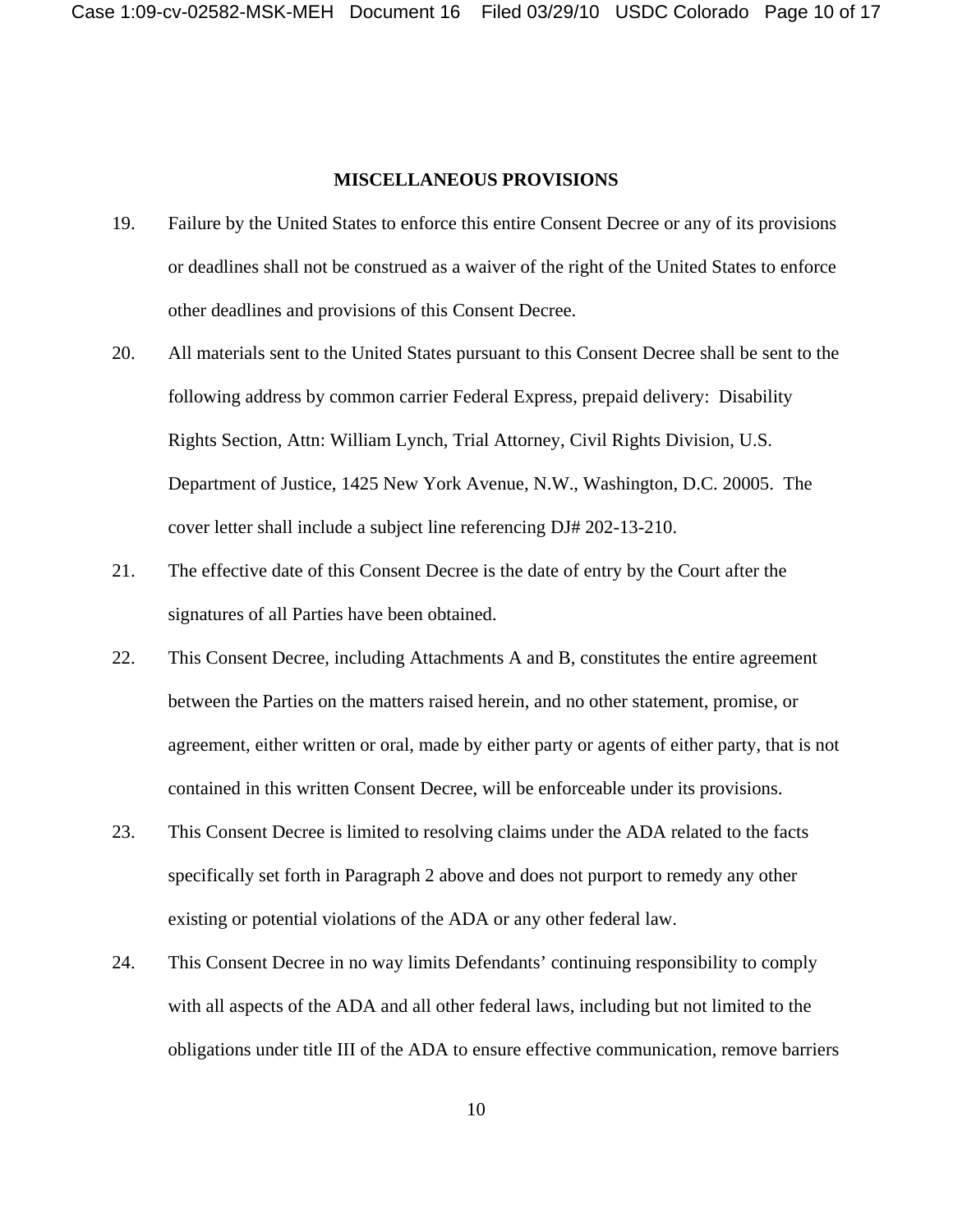to access when it is readily achievable to do so, and make reasonable modifications in policies, practices, and procedures when necessary to avoid discrimination on the basis of disability.

- 25. A copy of this Consent Decree and any information contained in it, including the Service Animal Policy, will be made available to any person by Defendant or the United States upon request.
- 26. This Consent Decree shall be binding on the LeHouillier, the LeHouillier Firm, and his, its, and their successors in interest, assigns, agents, employees, and contractors. Defendant has a duty to notify any and all successors in interest of this Consent Decree and the duties and responsibilities it imposes on LeHouillier and the LeHouillier Firm. In the event LeHouillier or the LeHouillier Firm seeks to transfer or assign all or part of his, its, or their interest in the LeHouillier Firm or Defendant's law office, and the successor or assignee intends on carrying on the same or similar use of the premises, as a condition of sale, Defendant shall obtain the written accession of the successor or assignee to any obligations remaining under this Consent Decree for the remaining term of this Consent Decree.
- 27. By consenting to entry of this Consent Decree, the United States and Defendant agree that in the event that LeHouillier or the LeHouillier Firm engage in any future violation(s) of the Americans with Disabilities Act, such violation(s) shall constitute a "subsequent violation" pursuant to 42 U.S.C. § 12188(b)(2)(C) and 28 C.F.R. § 36.504(a)(3).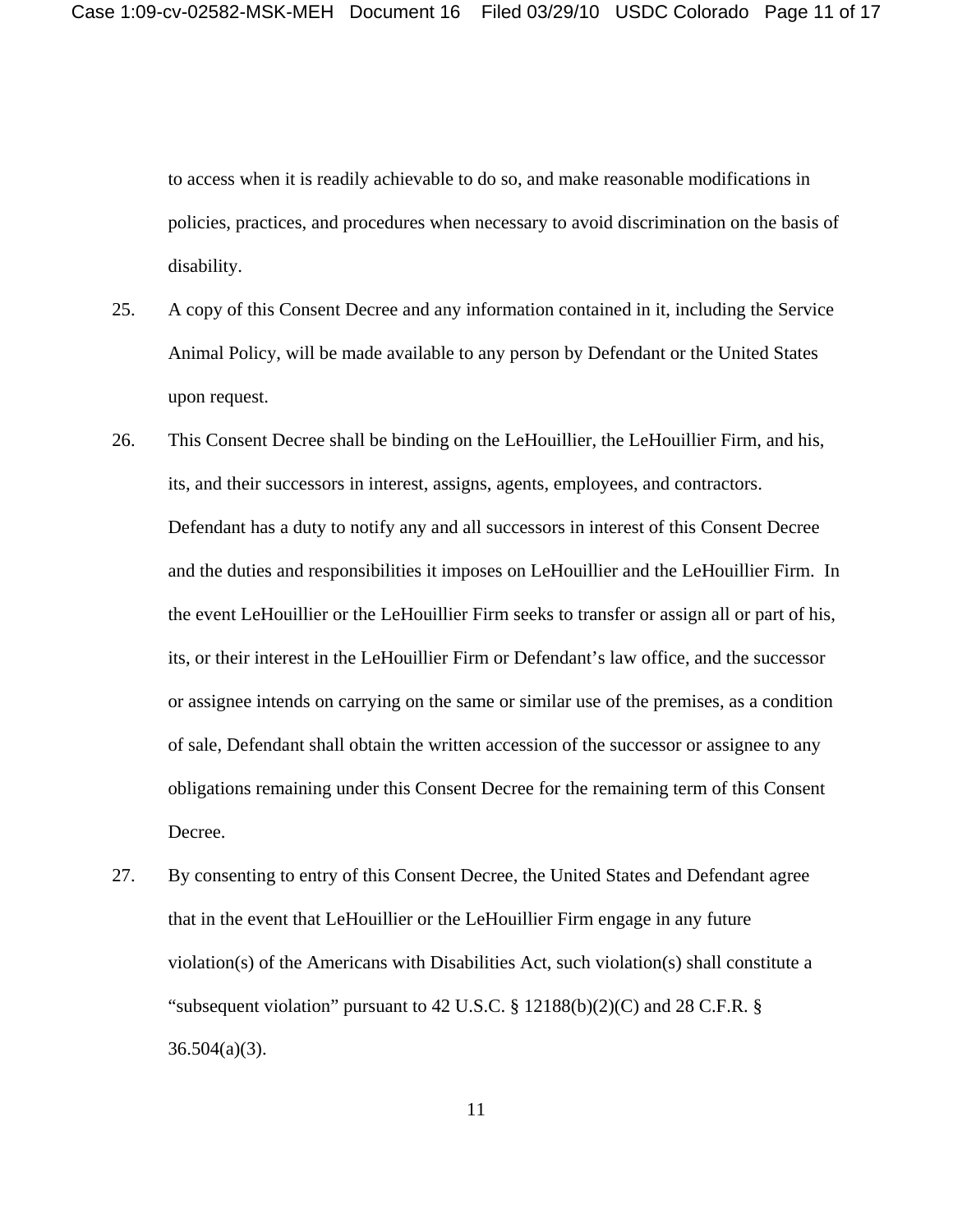- 28. This Consent Decree will remain in effect for three (3) years from its effective date. The Court shall retain jurisdiction for the duration of this Consent Decree to enforce the terms of the Consent Decree, at which time the case shall be dismissed with prejudice. The United States may move the Court to extend the duration of the Consent Decree in the interests of justice.
- 29. The United States and Defendant shall endeavor in good faith to resolve informally any differences regarding interpretation of and compliance with this Consent Decree prior to bringing such matters to the Court for resolution. However, in the event of a failure by Defendant to perform in a timely manner any act required by this Consent Decree or otherwise to act in conformance with any provision thereof, the United States may move this Court to impose any remedy authorized by law or equity, including, but not limited to, an order requiring performance of such act or deeming such act to have been performed, and an award of any damages, costs, and reasonable attorneys' fees which may have been occasioned by the violation or failure to perform. With respect to any failure by LeHouillier or the LeHouillier Firm to comply with any requirement(s) of the ADA, the United States may, in its sole discretion, seek any appropriate relief under the terms of this Consent Decree or file a separate enforcement action seeking relief under the ADA.
- 30. Any time limits for performance imposed by this Consent Decree may be extended by the mutual written agreement of the United States and the Defendant.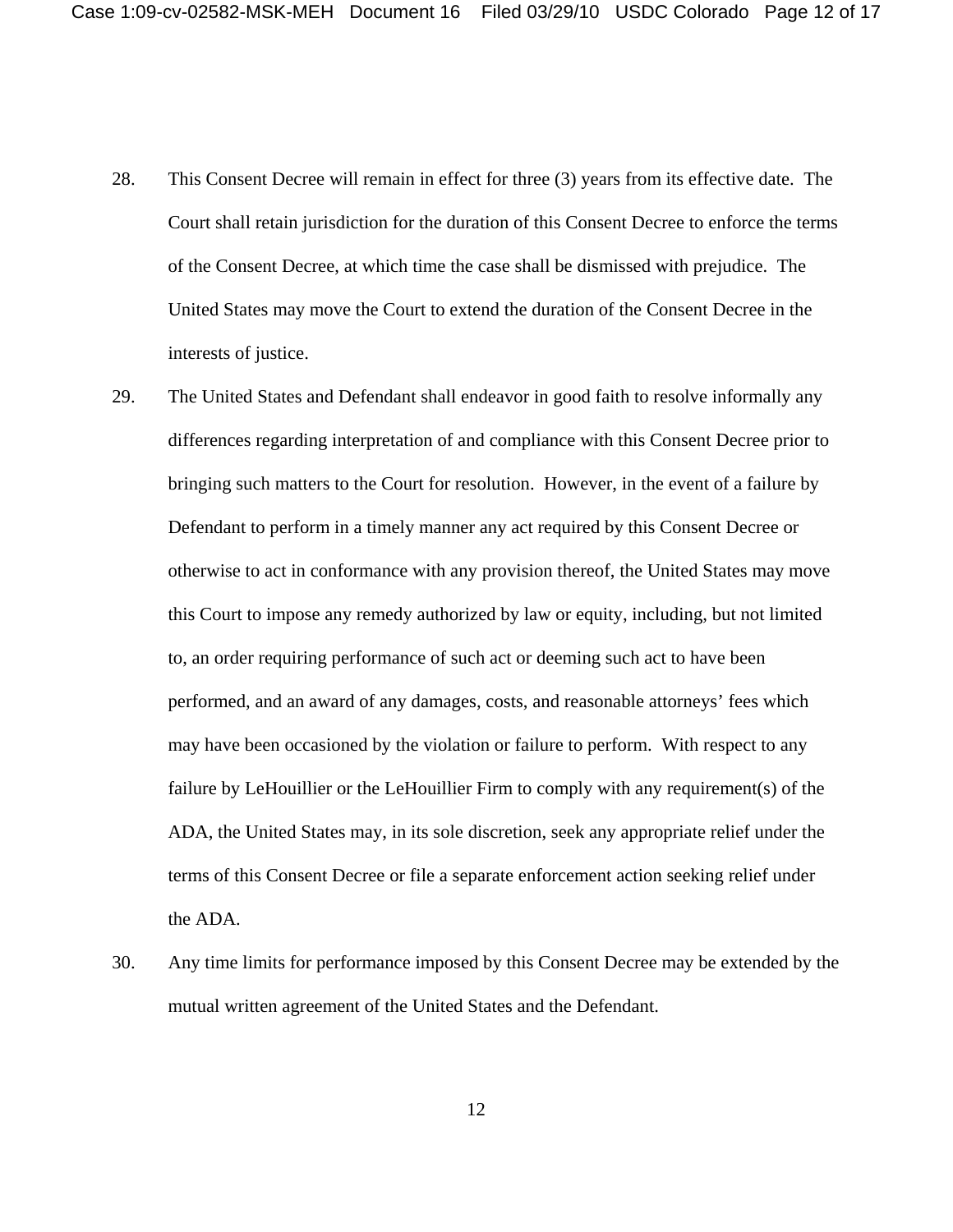31. Each of the Parties to this litigation will bear his or its own costs and attorney's fees associated with this litigation. The Clerk is directed to close this case subject to reopening or good cause.

DATED this 29<sup>th</sup> day of March, 2010.

**BY THE COURT:**

Marcio S. Knege

Marcia S. Krieger United States District Judge

**Signatures indicating agreement to entry of this Consent Decree:**

**For Patric J. LeHouillier and LeHouillier and Associates PC:**

By: <u>\_\_\_\_s/ Patric LeHouillier</u> Patric J. LeHouillier, Esq. LeHouillier and Associates PC 90 South Cascade Avenue Suite 1430 Colorado Springs, Colorado 80903 (719) 471-1330

Dated: 3 - 10 - 10

#### **For the United States:**

Thomas E. Perez Assistant Attorney General Samuel R. Bagenstos Principal Deputy Assistant Attorney General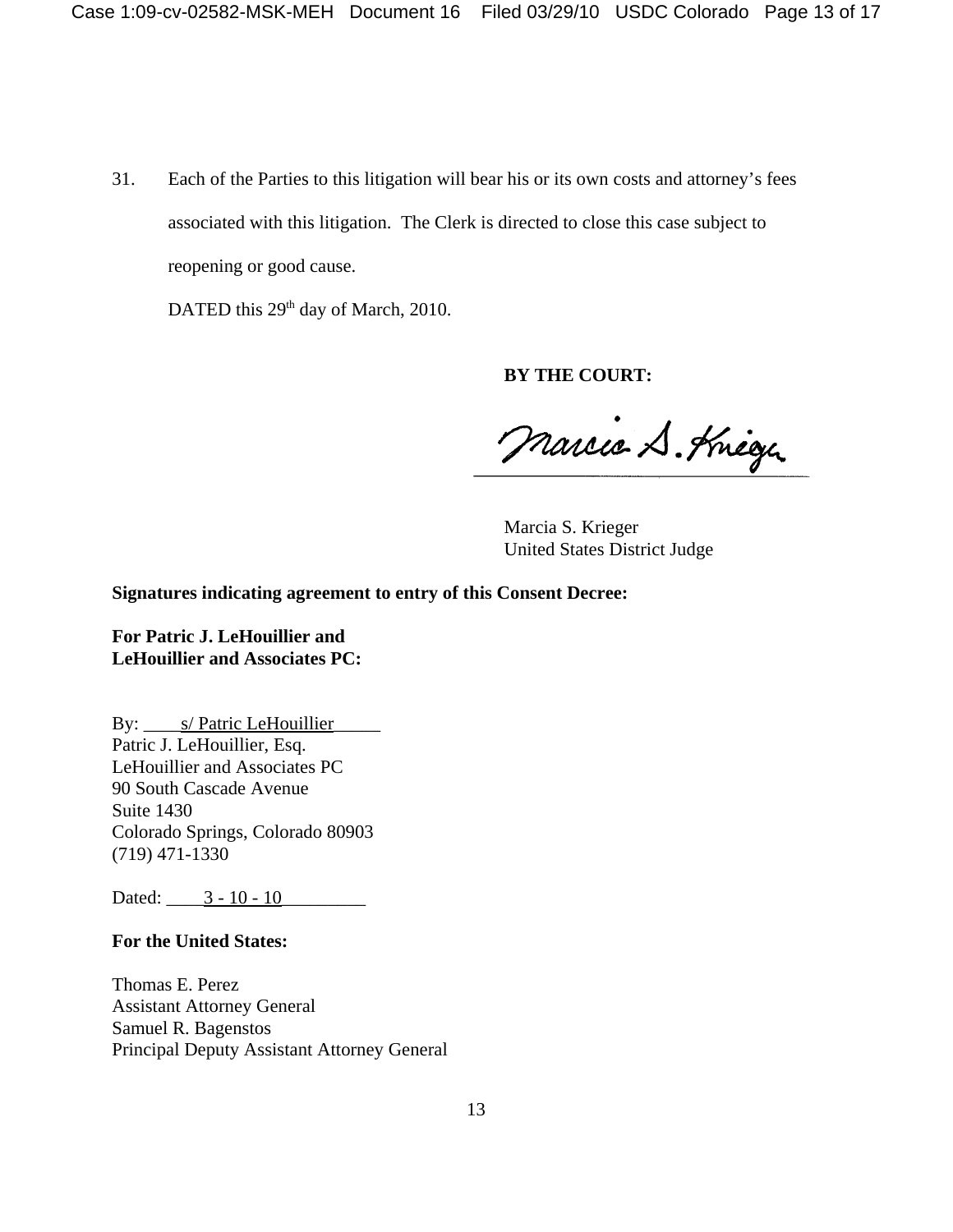Civil Rights Division

John L. Wodatch, Chief Philip L. Breen, Special Legal Counsel Jeanine M. Worden, Deputy Chief Mellie H. Nelson, Supervisory Attorney Disability Rights Section

s/ William F. Lynch William F. Lynch Trial Attorney Disability Rights Section (NYA) U.S. Department of Justice 950 Pennsylvania Ave., N.W. Washington, D.C. 20530 Telephone: (202) 305-2008 (Lynch) Fax: (202) 514-7821 E-mail: William.Lynch@usdoj.gov

Dated: \_\_\_3-10-2010\_\_\_\_\_\_\_\_\_\_\_\_\_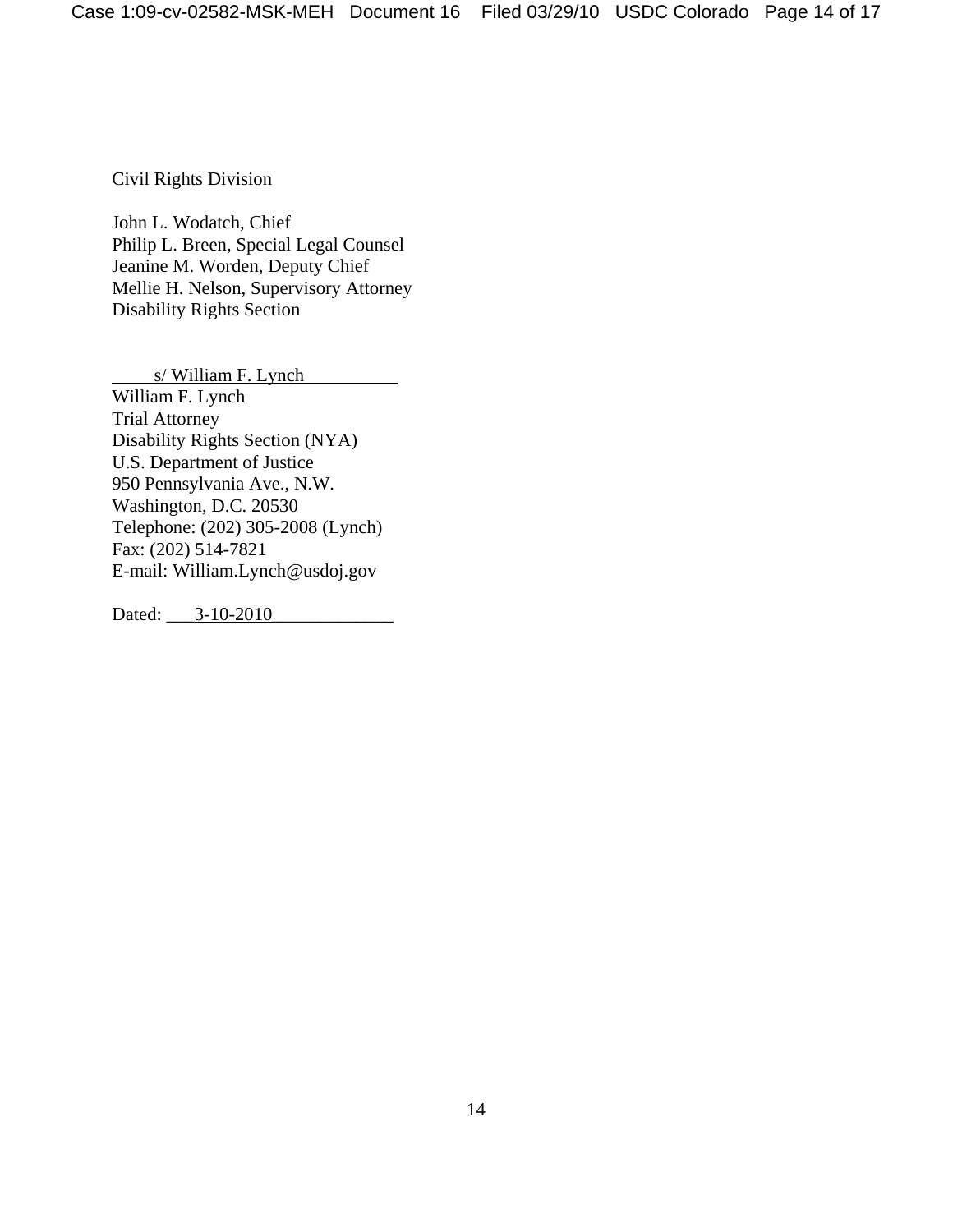## **Attachment A**

# **POLICY REGARDING SERVICE ANIMALS FOR PEOPLE WITH DISABILITIES**

Patric J. LeHouillier and LeHouillier and Associates PC are committed to making reasonable modifications in policies, practices, and procedures to permit the use of service animals by persons with disabilities. Service animals play an important role in ensuring the independence of people with disabilities, and it is therefore our policy to welcome into our law office any animal that is individually trained to assist a person with a disability.

# **What is a Service Animal?**

Service animals are individually trained to work or perform tasks for individuals with disabilities. Service animals are not always dogs; other animals may assist people with disabilities. Service animals come in all breeds and sizes, may be trained either by an organization or by an individual with a disability, and need not be certified or licensed. Service animals do not always have a harness, a sign, or a symbol indicating that they are service animals. A service animal is not a pet. Service animals assist people with disabilities in many different ways, such as:

- Guiding people who are blind or have low vision and retrieving dropped objects for them;
- Alerting people who are deaf or hard of hearing to sounds and the presence of others;
- Carrying and picking up items, opening doors, or flipping switches for people with disabilities who have limited use of hands or arms, limited use of their legs, or limited ability to bend or stoop;
- Pulling wheelchairs;
- Alerting people with disabilities to the onset of medical conditions such as seizures, protecting them and cushioning them if they fall, reviving them, and performing other tasks that reduce the risk of disability-related injury;
- Doing work or performing tasks for persons with traumatic brain injury, intellectual disabilities, or psychiatric disabilities, such as reminding a person with depression to take medication or waking him up, alerting a person with anxiety to the onset of panic attacks, orienting people with schizophrenia to reality, and helping people with intellectual or cognitive disabilities to locate misplaced items, find places, or follow daily routines; and
- Providing physical support and assisting people with physical disabilities with stability and balance.

# **Requirements with Regard to Service Animals:**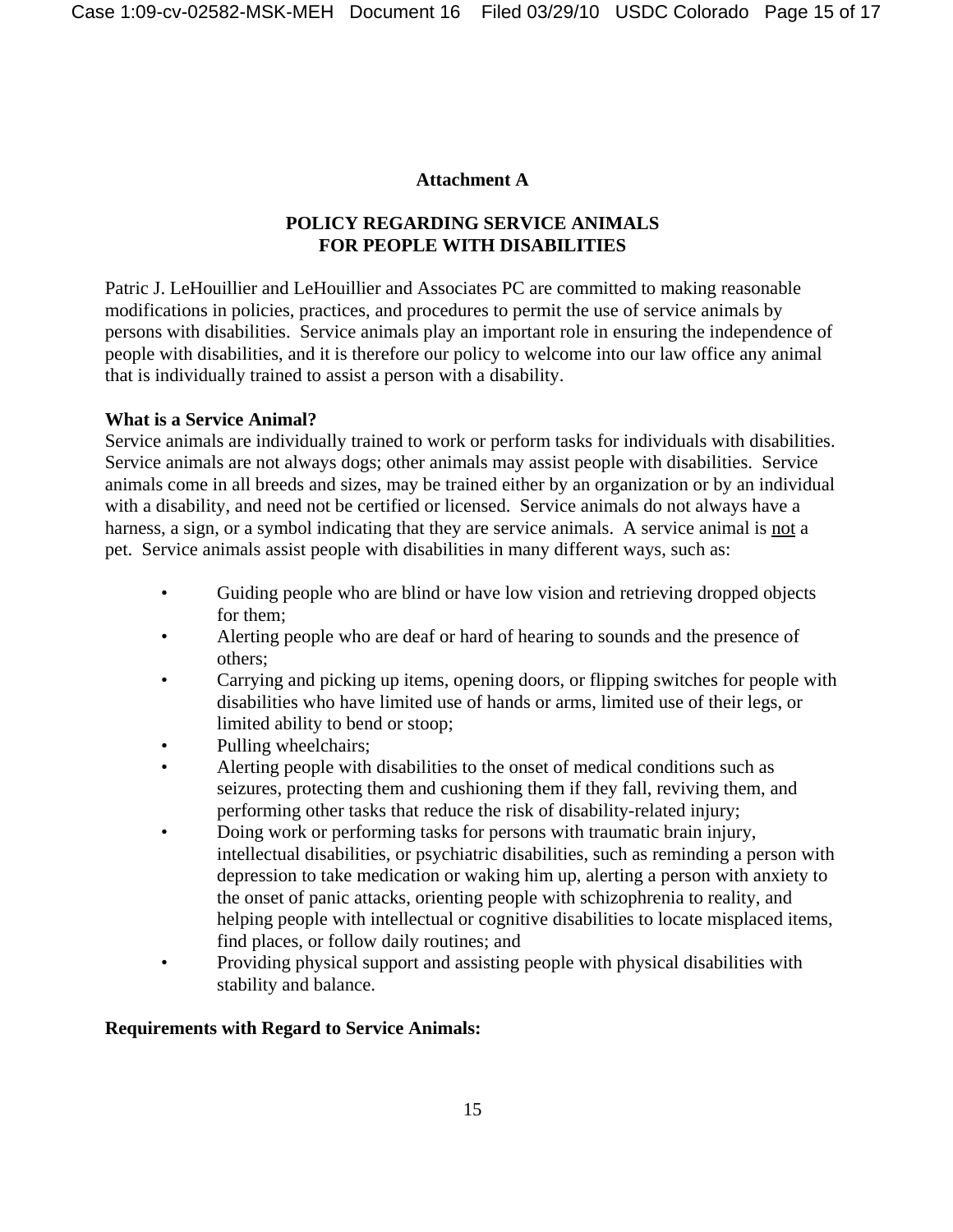Most of the time, people with disabilities who use service animals may be easily identified without any need for questioning. If we can tell by looking, it is our policy not to make an individual feel unwelcome by asking questions. If we are unsure whether an animal meets the definition of a service animal, it is our policy to ask the individual only one question at the point that the individual seeks entry to the office:

• Is your animal a service animal required because of a disability?

If the individual says yes or otherwise explains that the animal is required because of a disability, we will welcome the person and service animal into the office. Once an individual with a service animal has answered this question, we will not ask any further questions about his or her service animal. We will **not** ask an individual questions about his or her disability. We will **not** ask an individual to show a license, certification, or special ID card as proof of their animal's training. We **must** permit service animals to accompany individuals with disabilities to all areas of our office normally used by clients or other members of the public. Treat individuals with service animals with the same courtesy and respect that LeHouillier and Associates affords to all of our clients and to other members of the public who visit our office. Service animals are **not** pets. Do not interfere with the important work performed by a service animal by talking to, petting, or otherwise initiating contact with a service animal.

## **Manager Responsibilities:**

In the event that a particular service animal's vicious behavior poses a direct threat to the health or safety of others, LeHouillier and Associates has the right to exclude the animal from our office at that time. Barking alone is not a direct threat. In addition, a direct threat does not exist if the service animal's owner takes prompt, effective action to control the animal. Moreover, we will not exclude a particular service animal based on past experience with other animals or based on fear that is not related to an individual service animal's actual behavior. Each situation will be considered individually. In the event LeHouillier and Associates excludes a service animal because of a direct threat, we will not refuse service to the individual with a disability when he or she is not accompanied by that particular service animal. Only [specify individual(s) by name or position, *e.g. a manager]* can make the decision to exclude a service animal because it poses a direct threat.

Please handle any inquiries or complaints about this policy in accordance with our usual procedures by referring the inquiry or complaint to Patric J. LeHouillier.